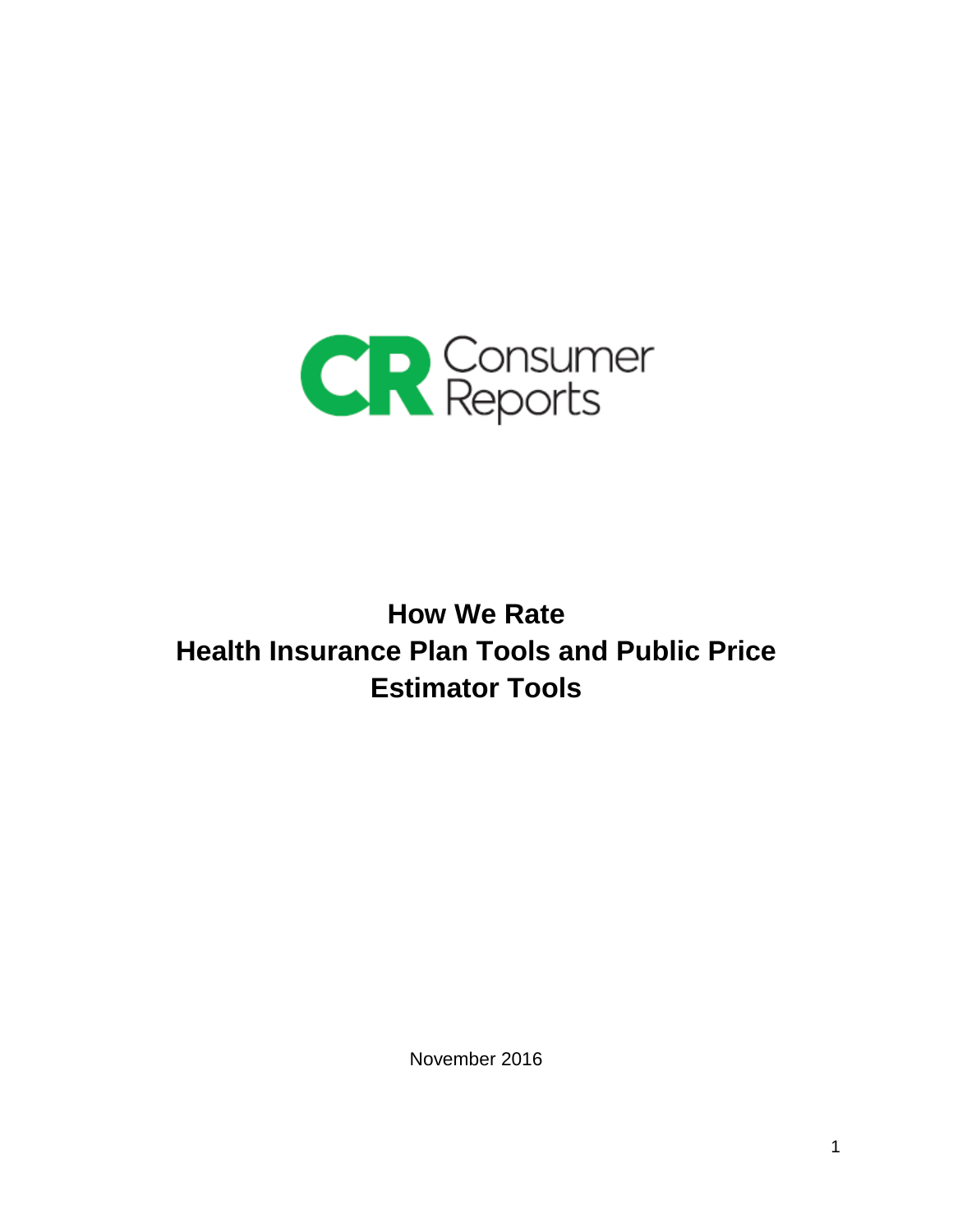*Support for this work was provided in part by the New York State Health Foundation (NYSHealth). The views presented here are those of Consumer Reports and not necessarily those of NYSHealth or its directors, officers, and staff.*

*Disclosures: Consumer Reports licenses its patient-experience data to Cigna but has no financial relationship with Cigna, and Cigna played no role in developing the ratings criteria. Consumer Reports publishes a free website for consumers in California that has regional cost data and provider-level quality data (CAHealthcareCompare). [CAHealthcare Compare](http://www.cahealthcarecompare.org/) was included in the study of public tools and it was mentioned in the publication that accompanies this method.*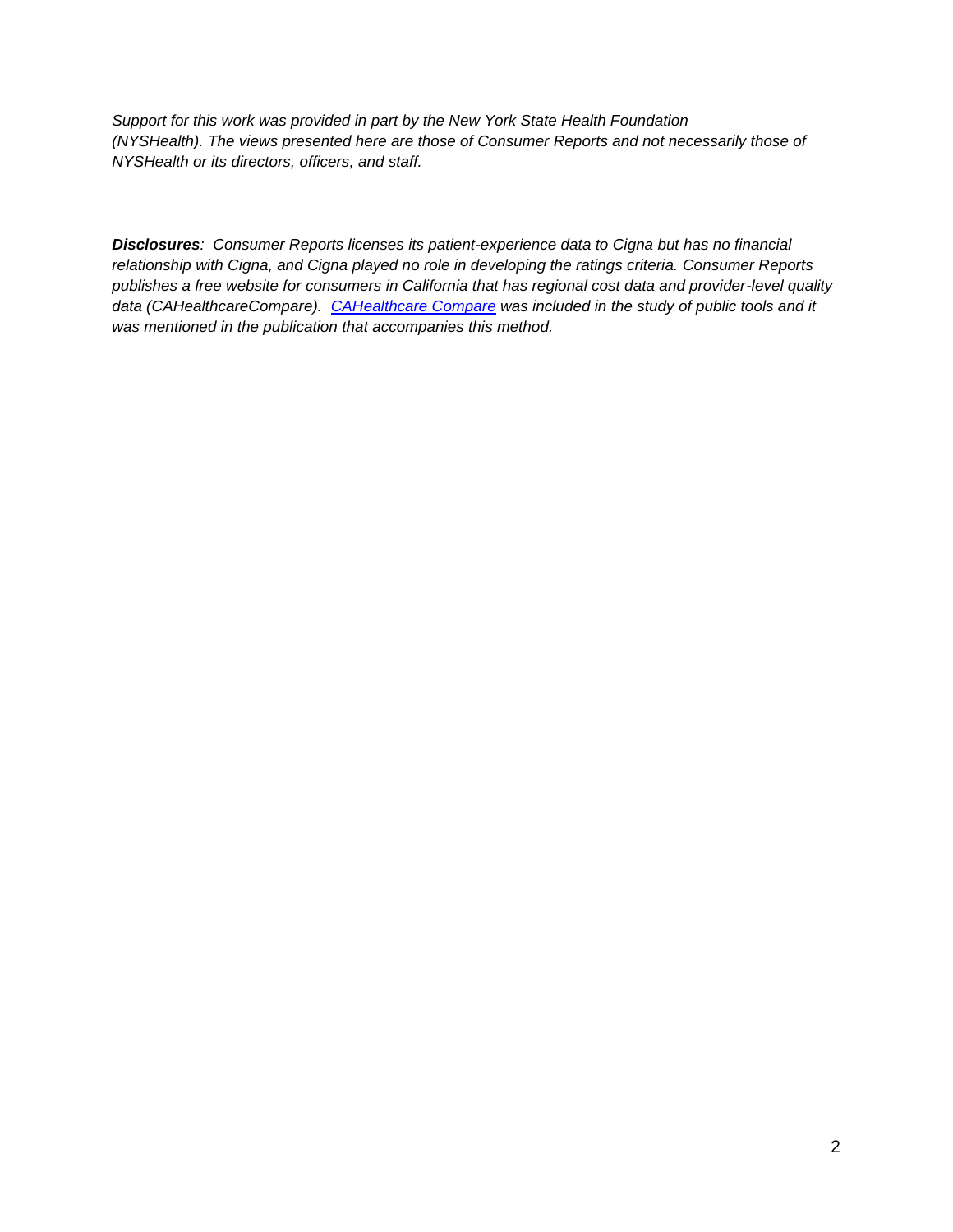# **Why we did this study and the methods used**

Consumers currently face major changes in the way that they interact with the healthcare system, including bearing a greater burden of the costs. Cost estimator tools (public and private) were developed in part to address this. Given that actual use of these tools is low despite high consumer interest, we wanted to create a consumer-oriented snapshot of insurance carrier website tools and their cost estimator components -- assessing their strengths, weaknesses and future potential.

We used a combination of qualitative and quantitative methods to evaluate health plan websites and their associated cost estimator components, examining four main categories of performance: ease of use, functionality, content, and scope & reliability. We used a combination of subject-matter stakeholders, consumer advocacy groups, and consumers themselves to throughout our scoring approach.

# **Overview of the method**

These are the steps that we used to evaluate health plan websites including their related cost estimator tools, as well as "stand-alone" publicly available tools. Additional details can be found in the narrative that follows the overview.

## **Define the plans to be reviewed, and the scoring rubric/method**

- 1. We identified health plans to include in our review using the following criteria:
	- National plans with the largest market share for commercially insured patients
	- New York State plans with the largest market share for commercially insured patients, excluding plans that did not have a cost estimator tool
	- Public price transparency tools with the largest market share, in addition to "benchmark" state-based tools.
	- Public price transparency tools with individual physician-level pricing data
- 2. For the quantitative scoring process, we developed a scoring rubric and weights (Appendix A) for the website and cost estimator tools based on the following inputs:
	- a. Existing evaluations of consumer tools including the Catalyst for Payment Reform and Health Care Incentive's Improvement Institute's criteria, along with expert (consumer) input into additional features
	- b. Consumer input (weights) via a survey administered to consumers following usability testing of the public transparency tools
	- c. Consumer input (validation) from one-on-one interviews and other published studies on what consumers find important in these tools.
- 3. For the qualitative study, we developed an interview guide based on the initial version of the scoring rubric.

# **Scoring private health plan websites and their associated cost estimator tools and qualitative research**

- 1. We recruited a convenience sample of consumers (at least two for each plan) through email and Facebook ads.
- 2. Through video conferencing we had participants log into their health plan website and interviewed them as they used the site. At the same time, individuals with content area expertise watched the interview and collected data based on the scoring rubric.
- 3. Each site was scored by two separate, trained individuals. Scores from the individuals were compared and any disagreements in scorers were adjudicated.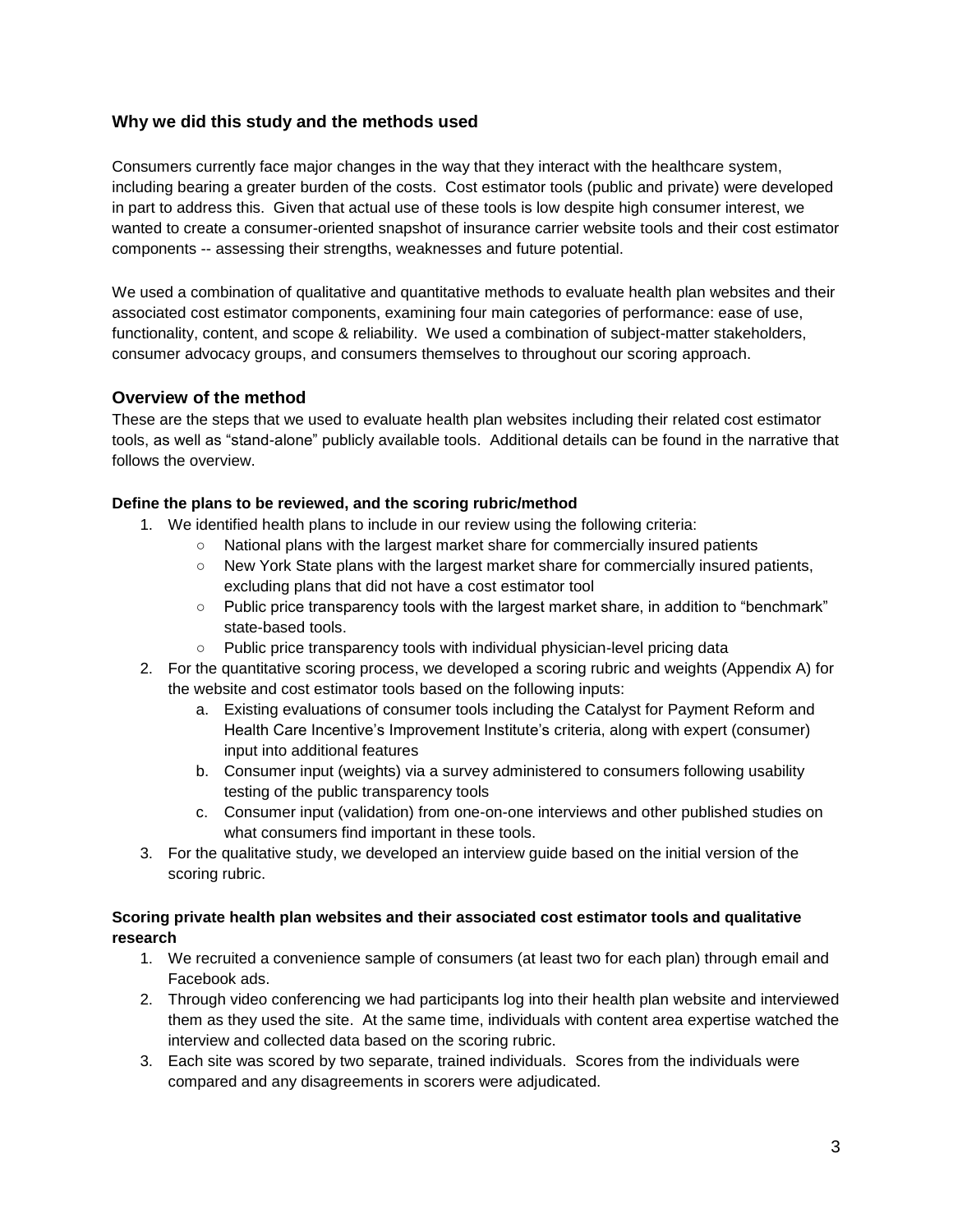4. Prior to publishing the results from this study, we re-contacted volunteers and re-gained access to the health plan tools and cost estimators in order to update and validate our data.

# **Scoring public price transparency websites**

- 1. Through Usertesting.com we recruited 10 individuals to review and score each publically available health care price transparency site using a set of questions based on the scoring rubric and interview guide.
- 2. Separately, two trained individuals with content area expertise reviewed each site and scored them according to the same rubric that was used for the private health plan websites.
- 3. Prior to publishing the results from this study, we re-evaluated each of the public websites in order to update and validate our data.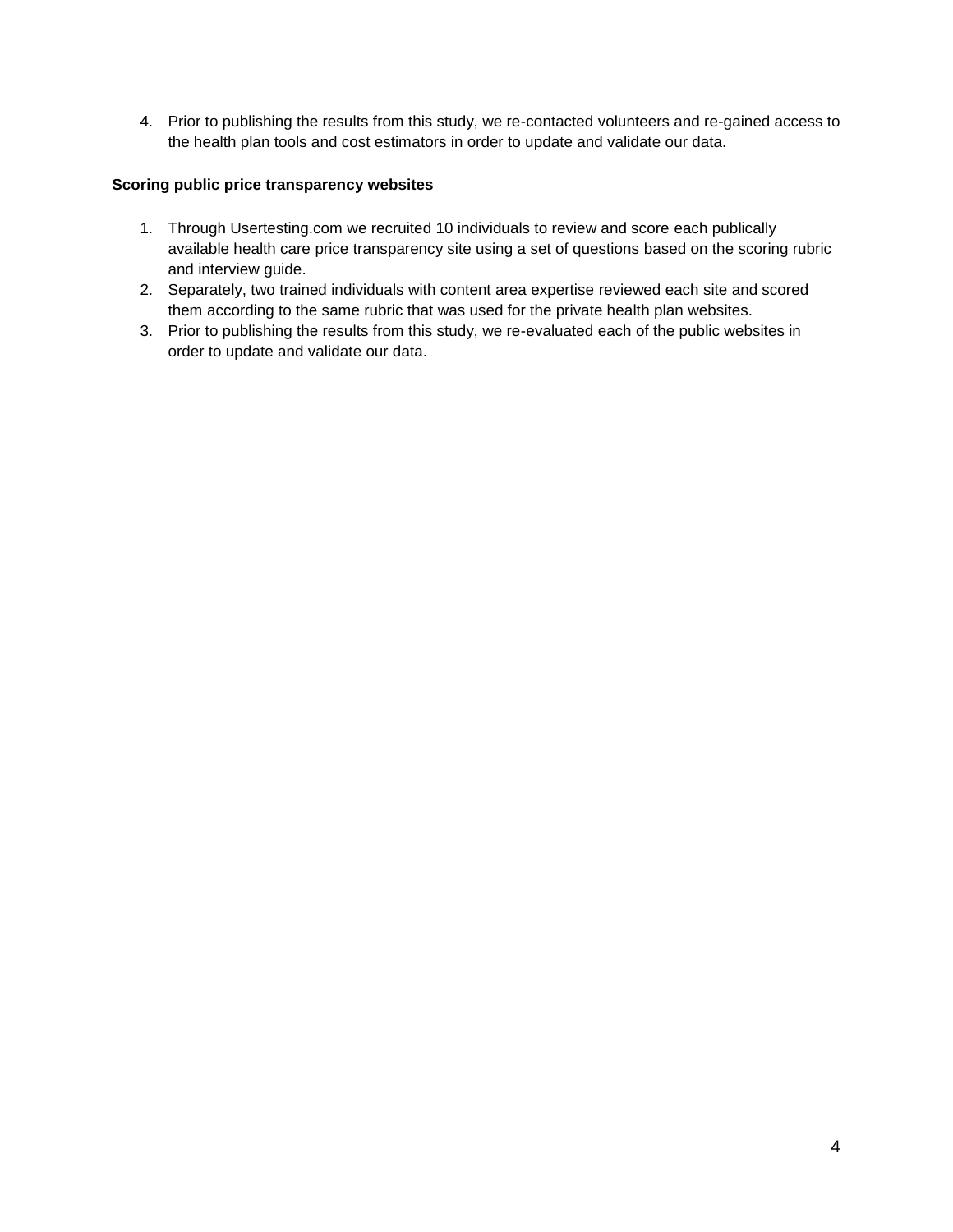# **Method narrative**

#### **Developing the scoring method**

We developed an evaluation framework using inputs from other available evaluations of transparency tools as well as a review of available tools and the features present on them currently. We then convened a group of subject-area experts from Consumer Reports and other consumer stakeholders to provide input into the different attributes of health plan website and price transparency tools and the importance of each. We validated those inputs using feedback from the results of the qualitative part of our study (see below), and also adjusted weights using quantitative user feedback.

At the end of this process 115 features were selected to be used for scoring. These features were then grouped together in Categories and sub-categories. There are four equally weighted (25 points each) Categories shown below.

- Ease of Use
- Functionality
- Content
- Scope & Reliability

Within the four main Categories there are 26 sub-categories, each consisting of one or more features. For example, within the category "Functionality," there is a sub-category "Ability to Apply Filters to Search Results" with a feature "Filter by Distance." Sub-categories were given descriptive names to reflect their included features.

Once the sub-categories and features were finalized, weights were applied to each based on its relative importance from 0-100. Consumer experts and data from a survey of 80 consumers informed the weights (in the event of disagreement between the two sources, consumer survey data were used). These weights were then used to determine the number of points available (see Appendix A) for each subcategory and feature. The Overall Score represents the sum of the points in the four Categories (Ease of Use, Functionality, Content, Scope & Reliability).

The "Price Estimate" Rating (see Appendix A for details) is limited to features that address price information (excluding information such as provider demographics, quality, and availability), a small subset of data collected for the plan website ratings. Because of this, the original four Categories were collapsed into three equally weighted (33.333 points each) Categories: Ease of Use & Functionality, Content, and Scope & Reliability.

Please see **Appendix A** for all Ratings criteria and points available for each category, sub-category, and feature.

#### **Identifying which plans and public tools to analyze**

We started by developing a list of plans nationally and in New York State based on their market share among privately insured patients. We then determined, to the best of our extent, if the plan websites had an integrated cost estimator tool, and eliminated the tools without cost estimators. We included: national plans with the largest market share for commercially insured patients, New York State plans with the largest market share for commercially insured patients, excluding plans that did not have a cost estimator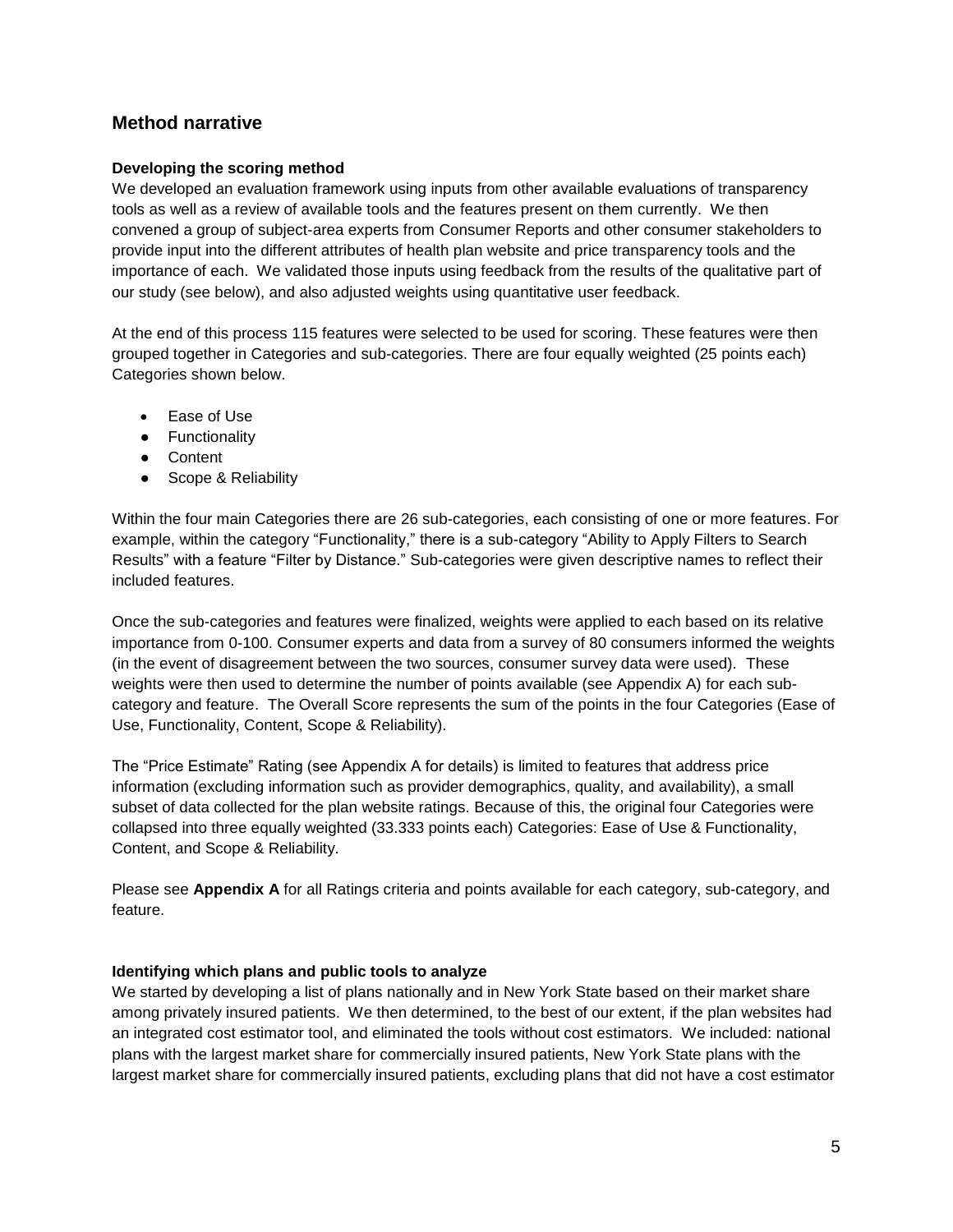tool; public price transparency tools with the largest market share, in addition to "benchmark" state-based tools; public price transparency tools with individual physician-level pricing data

#### **Qualitative analysis**

In-depth interviews were used to collect consumers' feedback to health insurance company online tools overall, including their cost estimator tools regarding the following:

- Prior use of health care tools, including Cost Estimators.
- Consumers' expectations and perceptions of the value of health care tools, including Cost Estimators.
- The user experience of their insurance company's online tool, include the Cost Estimator.
- The quality of information available on their tool
- The best features and aspects of their tool (according to the interviewee)
- Gaps and shortcomings of their tools

An interview guide based on the objective evaluation criteria (plan scoring rubric) was used in all interviews. A convenience sample of volunteers was recruited through the use of email and public Facebook postings in the areas that the plans operate. At least two volunteers were recruited for each plan/tool.

A total of 40 in-depth video-conference interviews were completed between November 6, 2015 and May 2, 2016. Each interview lasted 75 to 90 minutes. All interviewees had insurance and access to their insurer's online tools. Participants received a \$100 honorarium as compensation. They knew in advance that they would be speaking to an independent researcher on behalf of Consumer Reports and would be using Consumer Reports' video-conferencing platform to view their screen.

#### **Quantitative analysis and Ratings**

Quantitative scoring of websites and tools was done simultaneously with the qualitative interviews. Website features were re-validated (and re-scored if necessary) prior to publication (September 2016- October 2016) to account for any updates made to the sites just prior to publication. Data were collected as described above, and scores were calculated based on the scoring rubric and weights detailed in Appendix A.

Public tools were analyzed quantitatively (by at least two trained testers with content area expertise) using the same scoring criteria and method developed for the private plans. Separately, user testing (through Usertesting.com) was run on all public sites. Ten subjects were recruited for each public tool. Subjects were asked to evaluate the tools on ease of use, functionality, and scope & reliability. The Useresting.com survey instrument results were also used in the determination of weights of criteria and features for the overall scoring of both the public and private tools.

#### *Scoring*

To score the websites, two trained individuals with content area expertise evaluated to what extent each tool met each criteria on a score from 0-5, "0", not meeting the criteria at all and "5", meeting the criteria fully. Scores were assigned during user interviews. Every attempt was made to increase the objectivity of the scoring, first, through standard in-person or web conference training for personnel scorers and second, detailing the sub-categories and features as much as possible into a checklist of present (receiving a score of 5) or not present (receiving a score of 0). Additionally, inter-rater reliability was maintained at 90% and any discrepancies were flagged and re-reviewed with all raters to resolve. In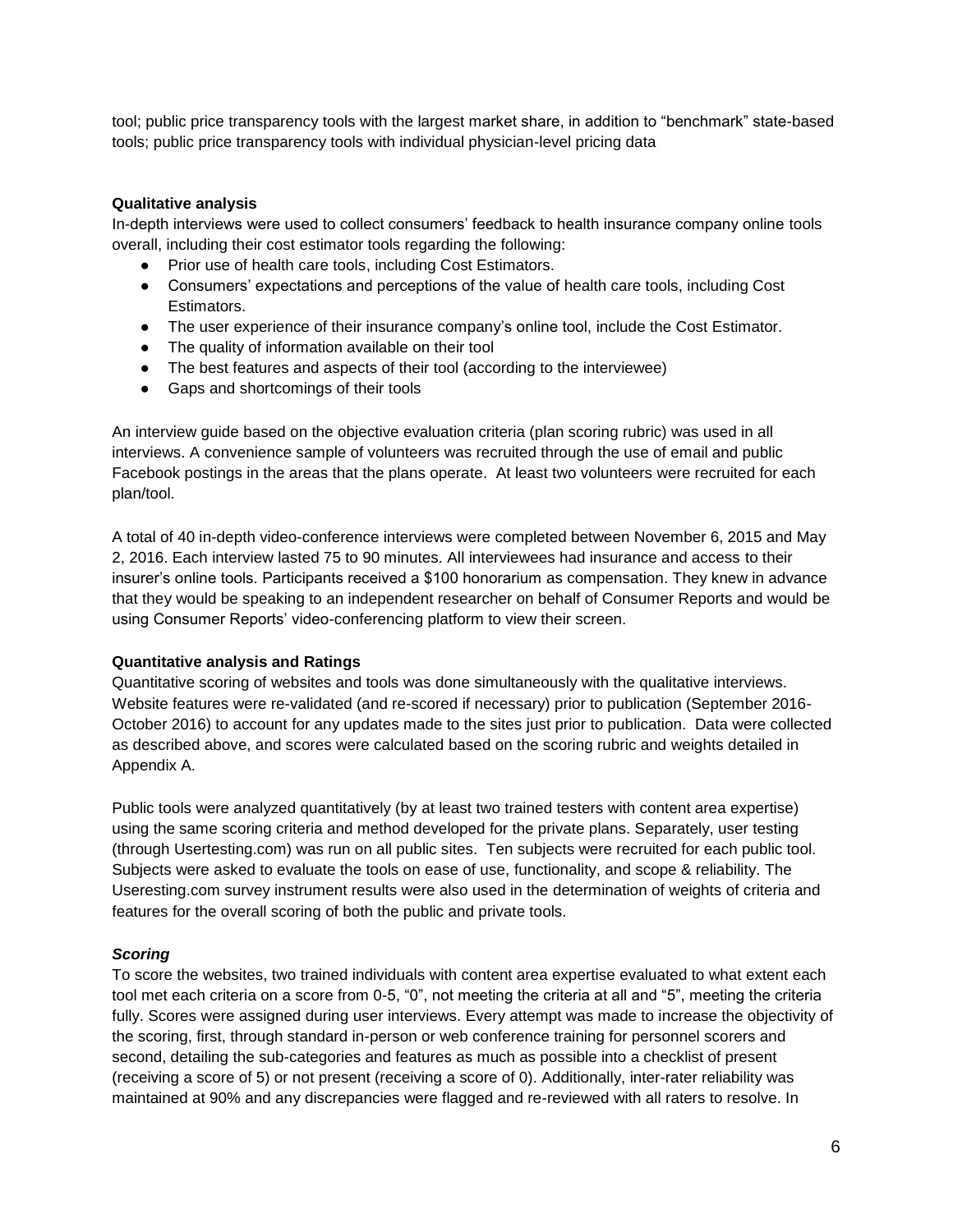some rare cases, tools received an intermediary score for a criterion that appears to be present / not present. For example, when evaluating whether the price estimate was specific to a patient's plan including deductible, in the event that tools estimated out-of-pocket expenses based on consumerinputted coverage amounts (most commonly overall deductible and coinsurance), tools would receive an intermediary score (1-4) with a corresponding explanation.

After initial and validation scoring, each health plan tool was scored in total four times by trained personnel and by three (on average) users. Each publically available tool was scored four times by trained personnel and by 10 users.

During the scoring, routine searches to evaluate criteria included searches for "primary care" (if that did not provide results, "family medicine"), "diabetes" (if that did not provide results, "copd" or "hypertension" were used), "endocrinologist," "hospitals," "office visit," and "hip replacement." For drug pricing, "warfarin" and "Humira" were both searched.

## *Applying Penalties*

An important component of this evaluation was to determine the extent to which consumers could determine the overall value of a provider and/or health care service. Therefore, in addition to evaluating whether or not quality, price, and other information were available on a tool, we evaluated whether or not this information was presented together in a single location. Insurers frequently provide multiple different tools presenting different pieces of information on each. For example, one tool will indicate whether a provider is in-network and accepting new patients, another will have price information, and yet another will have quality information. The more spread out this information is, the more difficult it is for consumers to puzzle the pieces back together to get an overall picture of their care options. Therefore, in addition to scoring whether information was included on an insurance carrier or publically available website, a penalty is applied to any features not presented together with the price information.

When scoring features under the Functionality, Content, and Scope & Reliability Categories, we applied a 25% penalty, meaning any score received by criteria not present with price information would only receive 75% of the points it would have if present with price information. To illustrate this scoring approach, imagine two websites - Site A and Site B. Both websites earn 5/5 for presenting quality information that's worth 10 points. Site A presents the feature together alongside price information, while Site B presents it elsewhere in a separate tool. In that case, Site A would earn all 10 points for this quality feature, but Site B would receive 7.5 points for having this feature but not presenting it together with price information.

In the event that quality information presented separate from the cost estimator earned a higher score that quality information presented with price, the overall score received would reflect the higher of the two.

Regarding pharmacy and medication pricing tools, the majority of plans provided a stand alone drug pricing tool (commonly provided by PilotRx, OptumRx, and Express Scripts) in addition to a separate cost estimator. Because drug pricing relates to the cost of healthcare, scores for drug pricing were in the cost estimator evaluation. Therefore, in some cases it may appear that the cost estimator tool shows pricing information for drugs when in fact a stand alone drug pricing tool, in addition to the general cost estimator, is provided by the insurance company. Prominent exceptions to this rule include Cigna, Oscar, and UnitedHealthcare.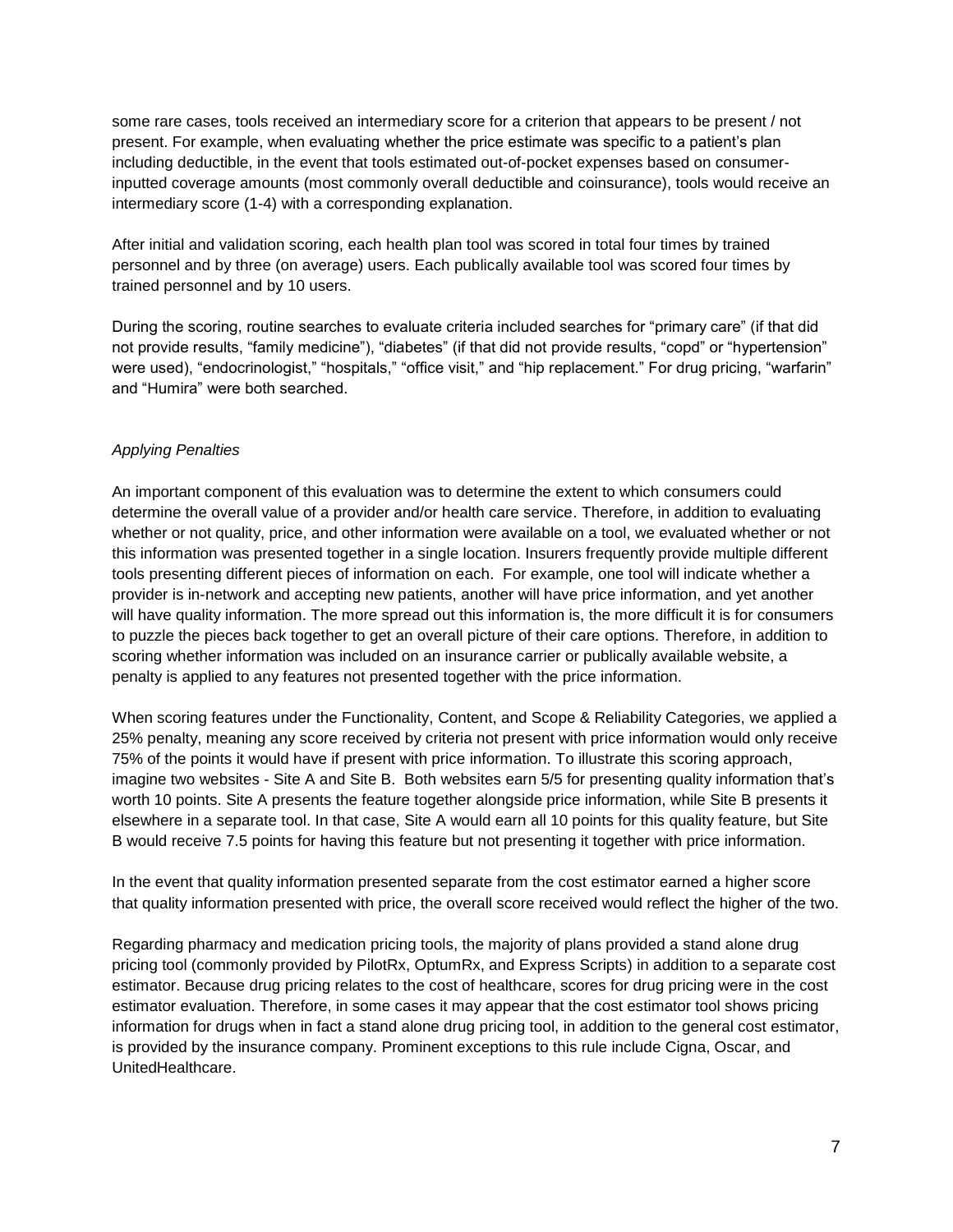# *Limitations*

This study has several limitations:

- 1. Access to the tools was limited and thus evaluations, while comprehensive, could not be exhaustive.
- 2. A single health plan or tool may have multiple versions of what is available to consumers. For example, the same carrier may have a tool available to one set of members but not another depending on the plan type or region. When applying a score to a carrier, the highest score achieved was used.
- 3. Similarly, health plans may license certain aspects of a tool but not others, leading to multiple iterations of a tool included in this final report. When selecting a single version to represent the overall tool score, the version showcasing the most functionality was selected.
- 4. This study did not assess the accuracy of the price estimates. We know that this is a problem, however, as we and others have collected consumer stories that show that prices they obtained (either from the tools or from calling the insurer) did not match the price they were charged. CR will continue to collect individual stories of consumers to determine if we can identify a pattern of problems with any particular tool or insurer.
- 5. This represents a snapshot in time; all websites and tools will change over time, and each health plan and public tool developer cited examples of planned improvements and additions to their sites.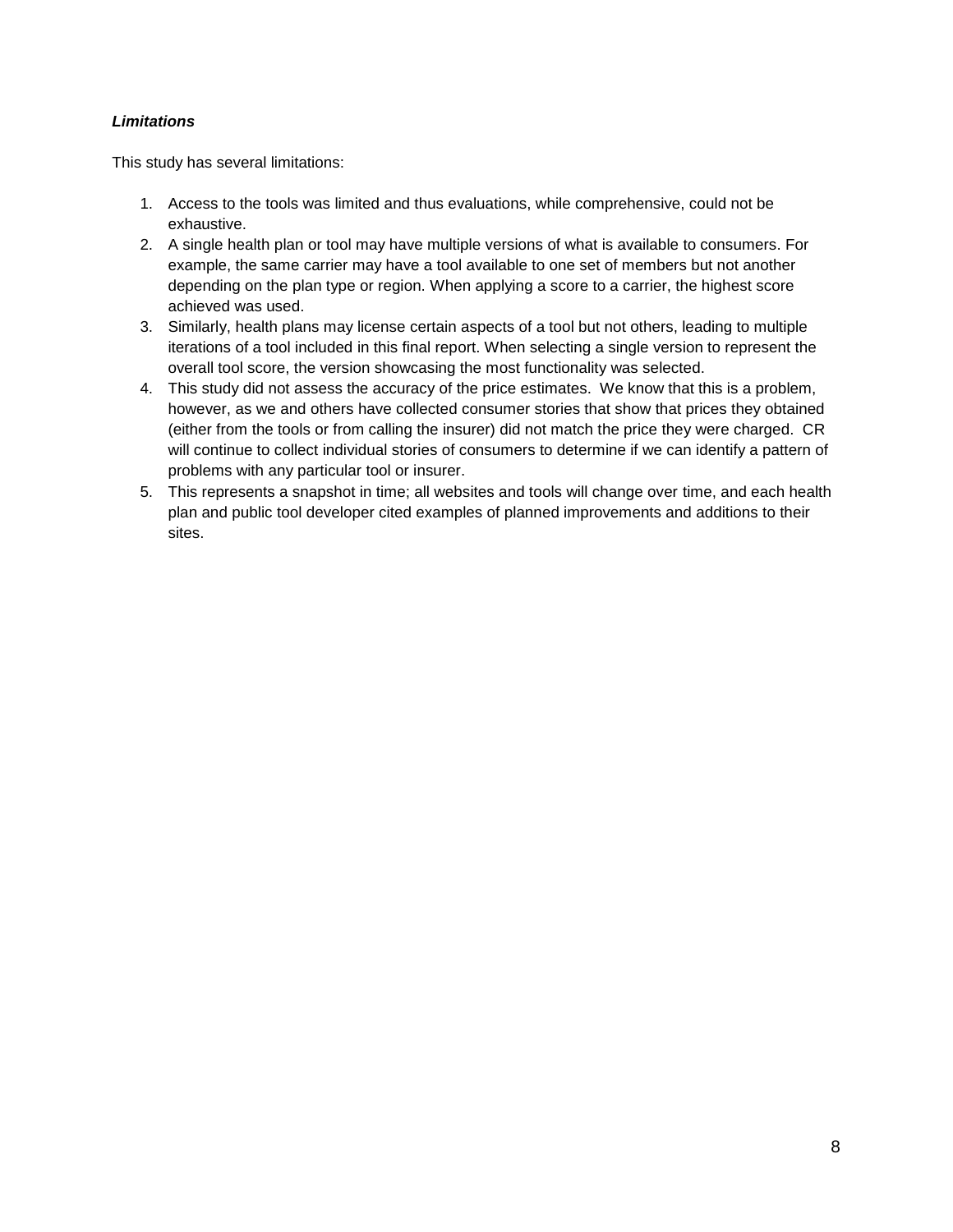# **Appendix A**

| Category, sub-category and features                 | <b>Website Ratings</b><br>Points | <b>Website Rating</b><br>(% of major category) | <b>Price Estimate Ratings</b><br>Points | <b>Price Estimate Rating</b><br>(% of major category) |
|-----------------------------------------------------|----------------------------------|------------------------------------------------|-----------------------------------------|-------------------------------------------------------|
| <b>EASE OF USE</b>                                  | 25.00                            | 100%                                           | 33.33                                   | 100%                                                  |
| Provider, Service, and Measure Information Readily  |                                  |                                                |                                         |                                                       |
| Understandable                                      | 12.55                            | 50%                                            | 8.65                                    | 26%                                                   |
| User-Friendly Presentation of Price                 | 3.12                             | 12%                                            | 8.65                                    | 26%                                                   |
| User-Friendly Presentation of Quality               | 2.68                             | 11%                                            | 0.00                                    | 0%                                                    |
| User-Friendly Presentation of Overall Value         | 2.50                             | 10%                                            | 0.00                                    | 0%                                                    |
| User-Friendly Presentation of Patient Experience    | 2.25                             | 9%                                             | 0.00                                    | 0%                                                    |
| User-Friendly Descriptions of Procedures, Services, |                                  |                                                |                                         |                                                       |
| Specialties, and Measures                           | 2.00                             | 8%                                             | 0.00                                    | 0%                                                    |
| User-Interface Design                               | 12.45                            | 50%                                            | 0.00                                    | 0%                                                    |
| User-Friendly Results Page                          | 4.24                             | 17%                                            | 0.00                                    | 0%                                                    |
| User-Friendly Search Function                       | 3.68                             | 15%                                            | 0.00                                    | 0%                                                    |
| User-Friendly Homepage                              | 2.69                             | 11%                                            | 0.00                                    | 0%                                                    |
| Ease of Logging In (i.e. Single Login)              | 0.99                             | 4%                                             | 0.00                                    | 0%                                                    |
| User-Friendly Provider Details Page                 | 0.85                             | 3%                                             | 0.00                                    | 0%                                                    |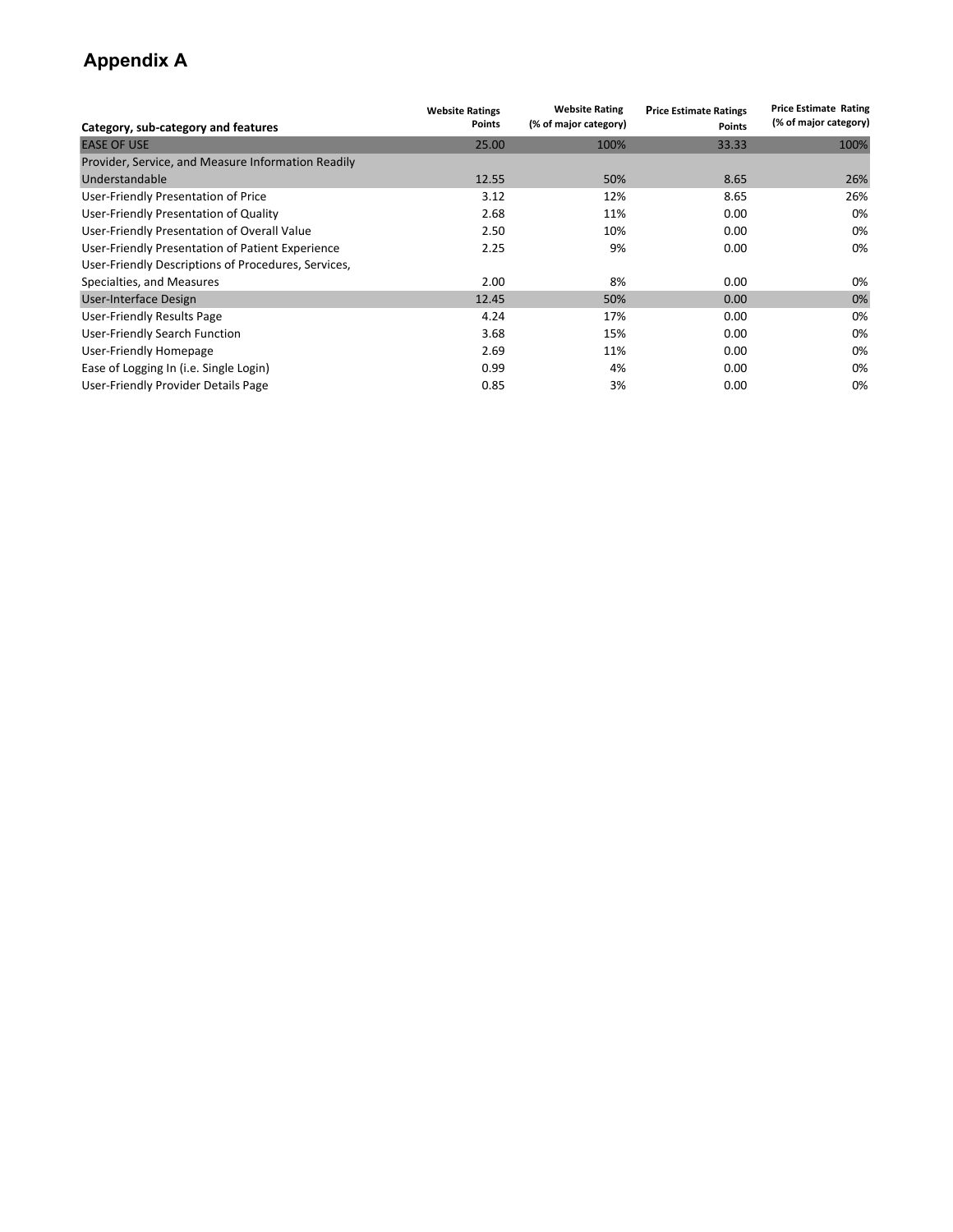|                                                           |       |       | [Combined with EASE |     |
|-----------------------------------------------------------|-------|-------|---------------------|-----|
| <b>FUNCTIONALITY</b>                                      | 25.00 | 100%  | OF USE]             |     |
| <b>Facilitates Comparison of Providers</b>                | 6.14  | 25%   | 9.20                | 28% |
| Search Results are Side-by-Side                           | 2.07  | 8%    | 0.00                | 0%  |
| Additional "Compare" Function to Allow Comparison of      |       |       |                     |     |
| <b>Provider Details</b>                                   | 1.70  | 7%    | 0.00                | 0%  |
| Results Automatically Ranked by Price, Quality,           |       |       |                     |     |
| Satisfaction or a Combination                             | 1.26  | 5%    | 4.89                | 15% |
| Allow Users to Input Importance of Different Criteria and |       |       |                     |     |
| <b>Get Customized Results</b>                             | 1.11  | 4%    | 4.31                | 13% |
| Search Inputs                                             | 4.19  | 17%   | 6.29                | 19% |
| Search by Provider Name                                   | 1.56  | 6%    | 2.60                | 8%  |
| Search by Procedures or Services                          | 1.54  | 6%    | 2.55                | 8%  |
| Search by Conditions                                      | 0.69  | 3%    | 1.14                | 3%  |
| Search by Physician Specialty or Provider Type            | 0.41  | 2%    | 0.00                | 0%  |
| Ability to Apply Filters to Search Results                | 3.17  | 13%   | 4.75                | 14% |
| Filter by Accepting New Patients                          | 0.79  | 3.15% | 0.00                | 0%  |
| <b>Filter for Price</b>                                   | 0.47  | 1.89% | 4.75                | 14% |
| Filter by Provider Language Spoken                        | 0.39  | 1.58% | 0.00                | 0%  |
| Filter by Provider or Patient Gender                      | 0.31  | 1.23% | 0.00                | 0%  |
| Filter by Board Certification                             | 0.29  | 1.16% | 0.00                | 0%  |
| <b>Filter for Distance</b>                                | 0.25  | 1.00% | 0.00                | 0%  |
| Filter for Quality                                        | 0.14  | 0.58% | 0.00                | 0%  |
| <b>Filter for Patient Experience</b>                      | 0.11  | 0.42% | 0.00                | 0%  |
| Filter by Specialty OR Sub-Specialty OR Expertise         | 0.09  | 0.37% | 0.00                | 0%  |
| Filter by Hours Available (e.g. Weekend Hours OR          |       |       |                     |     |
| <b>Extended Hours)</b>                                    | 0.07  | 0.26% | 0.00                | 0%  |
| Filter by Wheelchair Accessible                           | 0.07  | 0.26% | 0.00                | 0%  |
| Filter by Hospital OR Medical Group Affiliation           | 0.07  | 0.26% | 0.00                | 0%  |
| Filter by Ages Treated                                    | 0.07  | 0.26% | 0.00                | 0%  |
| Filter by Specific Treatment Methods                      | 0.07  | 0.26% | 0.00                | 0%  |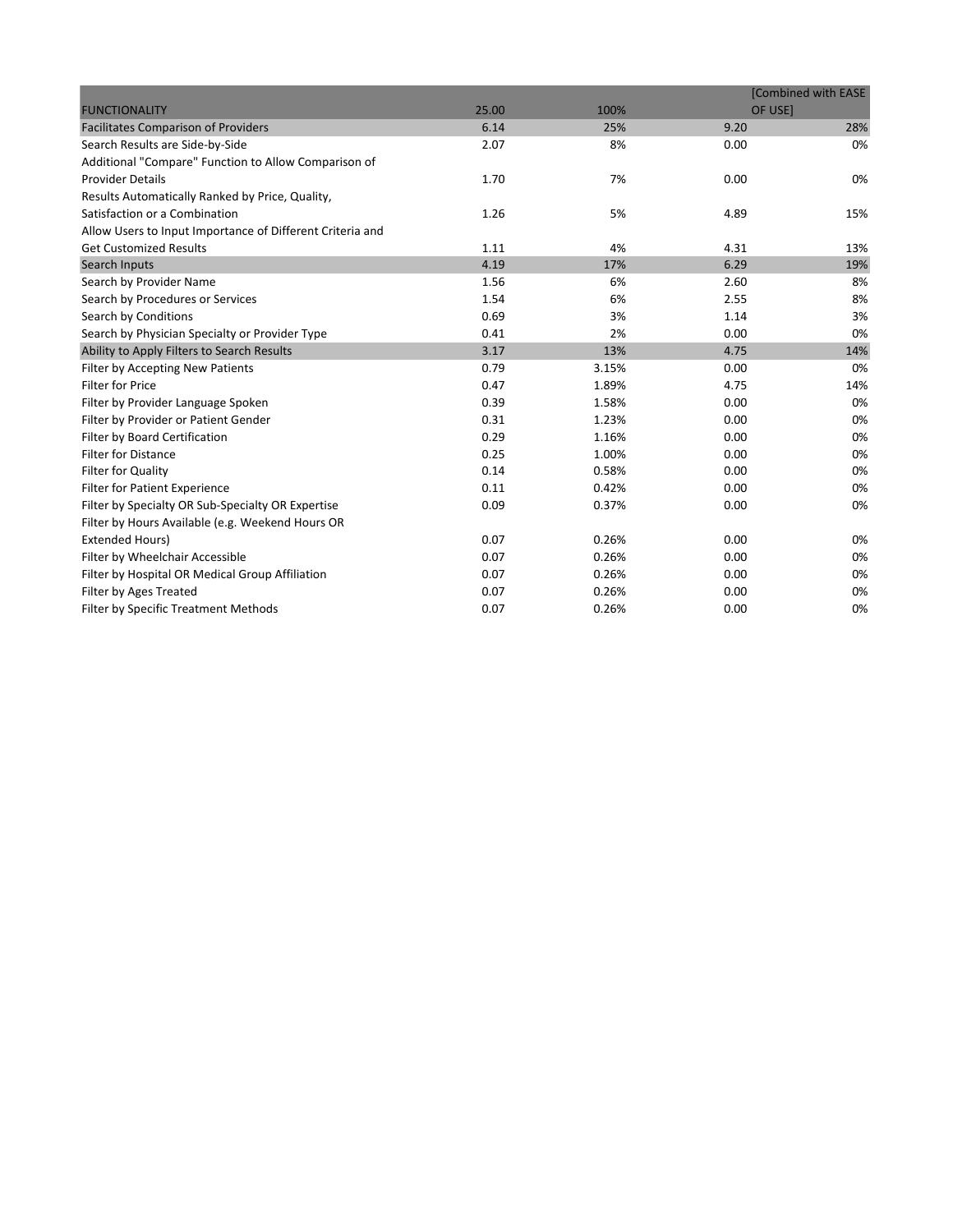| 2.97 | 12%   | 4.45 | 13% |
|------|-------|------|-----|
| 0.74 | 2.94% | 4.45 | 13% |
| 0.62 | 2.48% | 0.00 | 0%  |
| 0.59 | 2.37% | 0.00 | 0%  |
| 0.48 | 1.91% | 0.00 | 0%  |
| 0.30 | 1.19% | 0.00 | 0%  |
|      |       |      |     |
| 0.10 | 0.41% | 0.00 | 0%  |
| 0.09 | 0.36% | 0.00 | 0%  |
| 0.05 | 0.21% | 0.00 | 0%  |
| 2.76 | 11%   | 0.00 | 0%  |
| 1.02 | 4%    | 0.00 | 0%  |
| 0.76 | 3%    | 0.00 | 0%  |
| 0.46 | 2%    | 0.00 | 0%  |
| 0.37 | 1%    | 0.00 | 0%  |
| 0.15 | 1%    | 0.00 | 0%  |
| 2.15 | 9%    | 0.00 | 0%  |
| 2.05 | 8%    | 0.00 | 0%  |
| 1.27 | 5%    | 0.00 | 0%  |
| 0.78 | 3%    | 0.00 | 0%  |
| 1.43 | 6%    | 0.00 | 0%  |
| 0.14 | 1%    | 0.00 | 0%  |
|      |       |      |     |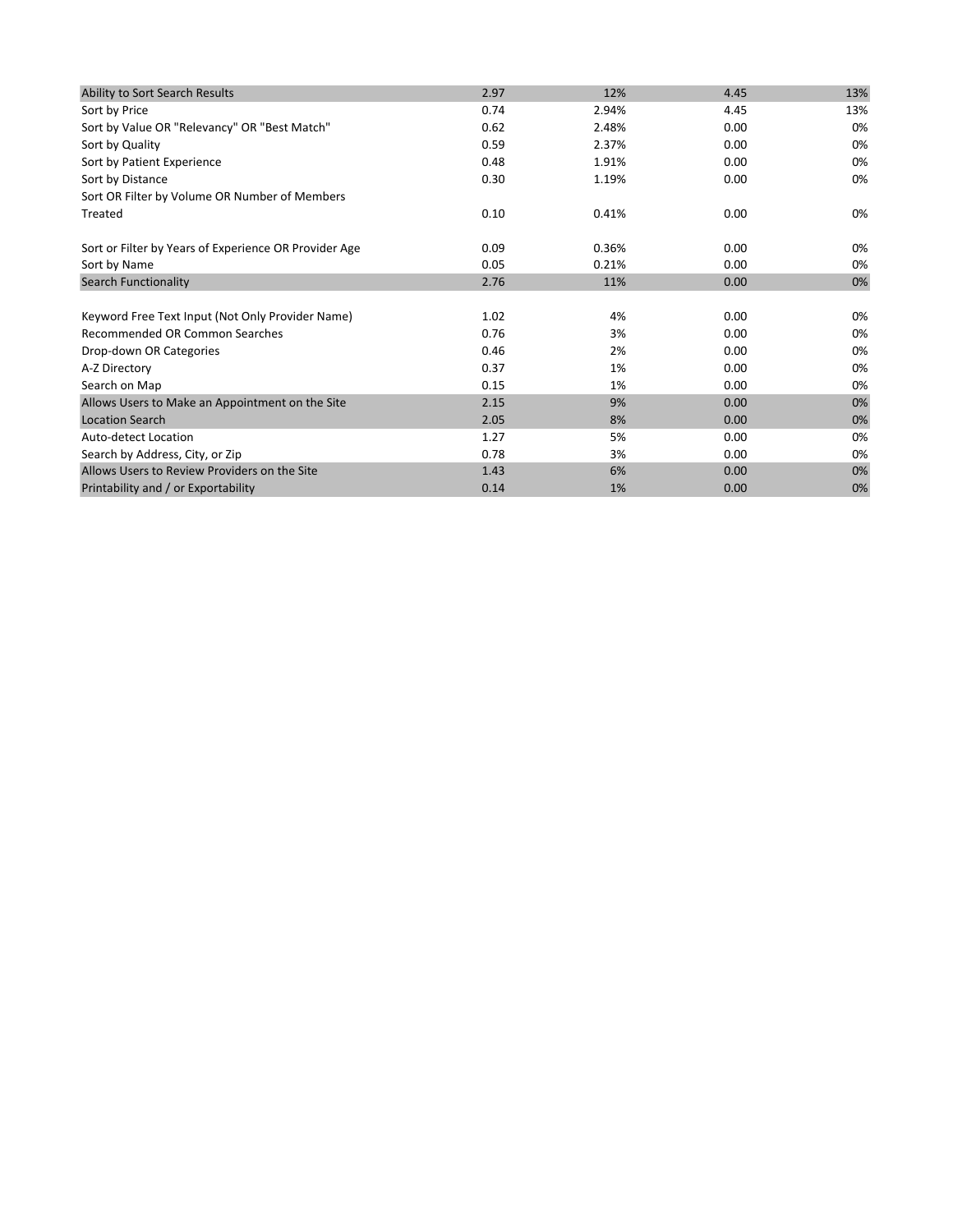| <b>CONTENT</b>                                            | 25.00 | 100%   | 33.33 | 100% |
|-----------------------------------------------------------|-------|--------|-------|------|
| Includes Price Information                                | 7.11  | 28%    | 16.67 | 50%  |
| Includes Out-of-Pocket Estimate                           | 3.62  | 14.49% | 8.50  | 25%  |
| Includes Total Payment (Insurers / Employer + Patient)    | 1.70  | 6.78%  | 3.97  | 12%  |
| Price Displayed as Total Episode of Care                  | 1.36  | 5.42%  | 3.18  | 10%  |
| Includes Insurer / Employer Payment                       | 0.28  | 1.14%  | 0.67  | 2%   |
| Breakdown of Total Episode Price (for example             |       |        |       |      |
| physician, hospital, pharmacy)                            | 0.15  | 0.60%  | 0.35  | 1%   |
| Price Estimate is Specific to Individual                  | 7.11  | 28%    | 16.67 | 50%  |
| Price Estimate is Specific to Insurance Carrier           | 2.23  | 8.94%  | 5.24  | 16%  |
| Price Estimate is Specific to Patient's Plan including    |       |        |       |      |
| Remaining Deductible, Copay, Coinsurance, and Out-of-     |       |        |       |      |
| pocket Maximum                                            | 2.11  | 8.45%  | 4.95  | 15%  |
| Price Estimate is Specific to Insurance Status (Uninsured |       |        |       |      |
| or Insured)                                               | 1.67  | 6.66%  | 3.90  | 12%  |
| Price Estimate Accounts for In & Out-of-Network           |       |        |       |      |
| Providers                                                 | 1.10  | 4.39%  | 2.57  | 8%   |
| <b>Includes Quality Information</b>                       | 2.61  | 10%    | 0.00  | 0%   |
| Shows outcomes measure                                    | 0.73  | 2.90%  | 0.00  | 0%   |
| Distinction or Accreditation                              | 0.72  | 2.88%  | 0.00  | 0%   |
| Shows process measures                                    | 0.67  | 2.67%  | 0.00  | 0%   |
| Volume of Services Provided / Number of Members           |       |        |       |      |
| Treated                                                   | 0.49  | 1.98%  | 0.00  | 0%   |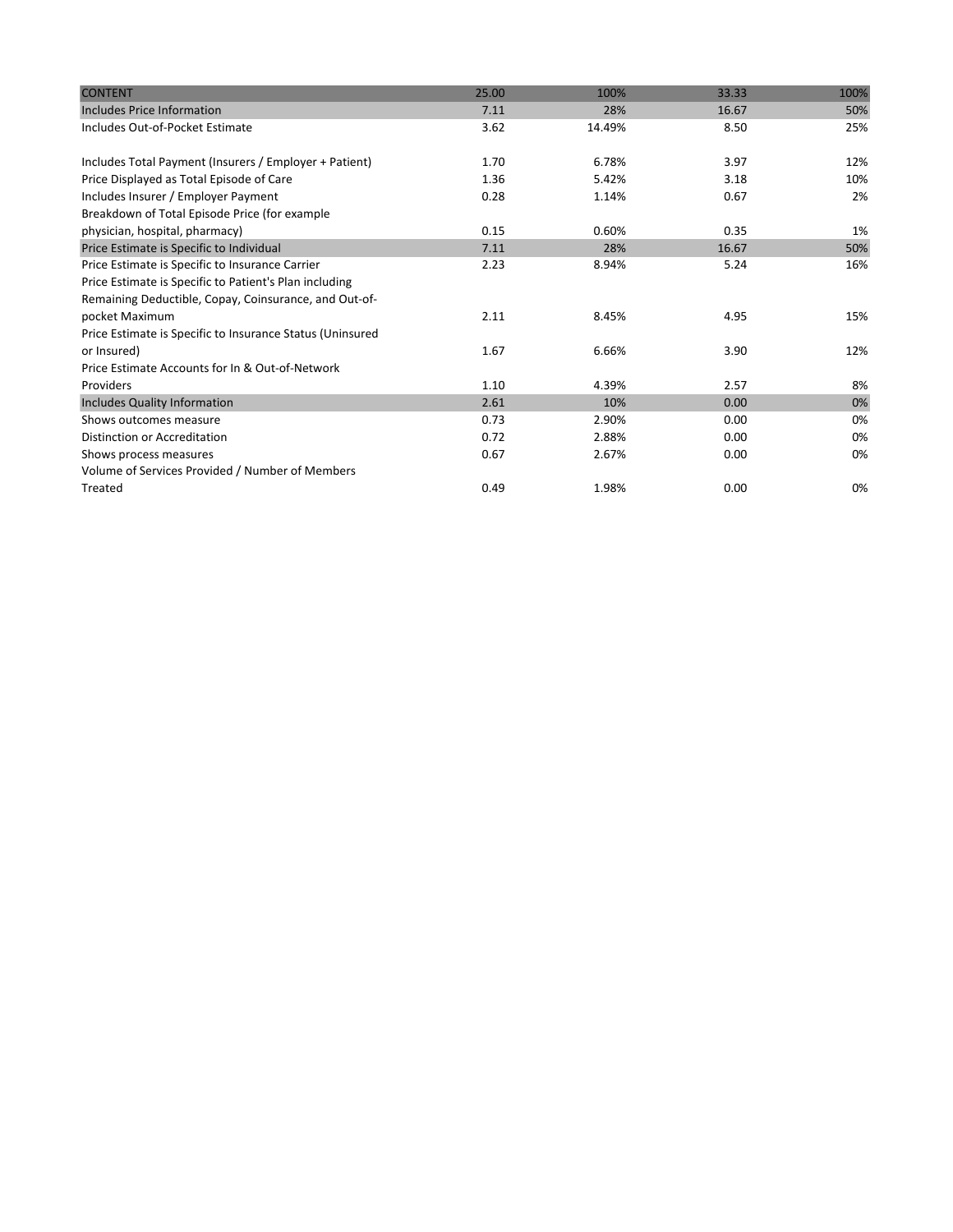| Includes Provider Demographic Information               | 2.25 | 9%    | 0.00 | 0% |
|---------------------------------------------------------|------|-------|------|----|
| Provider Name                                           | 0.21 | 0.83% | 0.00 | 0% |
| Network Status / Insurances Accepted                    | 0.21 | 0.82% | 0.00 | 0% |
| <b>Accepting New Patients</b>                           | 0.19 | 0.78% | 0.00 | 0% |
| Provider Specialty OR Provider Type                     | 0.18 | 0.72% | 0.00 | 0% |
| <b>Board Certification</b>                              | 0.18 | 0.71% | 0.00 | 0% |
| <b>Available Appointments</b>                           | 0.17 | 0.69% | 0.00 | 0% |
| <b>Distance to Provider</b>                             | 0.15 | 0.59% | 0.00 | 0% |
| <b>Provider Address</b>                                 | 0.15 | 0.58% | 0.00 | 0% |
| Languages Spoken                                        | 0.15 | 0.58% | 0.00 | 0% |
| Affiliated Hospitals OR Affiliated Doctors OR Medical   |      |       |      |    |
| Group                                                   | 0.14 | 0.57% | 0.00 | 0% |
| Provider Telephone Number                               | 0.14 | 0.57% | 0.00 | 0% |
| Years in Practice OR Age of Provider                    | 0.09 | 0.37% | 0.00 | 0% |
| Provider Training (Medical School, Residency,           |      |       |      |    |
| Fellowship)                                             | 0.09 | 0.35% | 0.00 | 0% |
| Ability to Serve as Primary Care Provider               | 0.06 | 0.25% | 0.00 | 0% |
| Average Wait Time                                       | 0.05 | 0.18% | 0.00 | 0% |
| <b>Provider Hours</b>                                   | 0.04 | 0.15% | 0.00 | 0% |
| Provider Bio                                            | 0.03 | 0.11% | 0.00 | 0% |
| Specialized in Certain Ages OR Treatments               | 0.02 | 0.07% | 0.00 | 0% |
| <b>Wheelchair Accessible</b>                            | 0.02 | 0.07% | 0.00 | 0% |
|                                                         |      |       |      |    |
| Includes Patient-Reported Experience Information        | 1.78 | 7%    | 0.00 | 0% |
| <b>Includes Patients' Written Comments</b>              | 0.72 | 2.88% | 0.00 | 0% |
| Includes Overall Composite Patient Satisfaction Score   |      |       |      |    |
| (e.g. Star Rating)                                      | 0.72 | 2.87% | 0.00 | 0% |
| Shows Results on Individual Questions of Survey         | 0.34 | 1.36% | 0.00 | 0% |
|                                                         |      |       |      |    |
| Includes Deficiencies / Disciplinary Action Information | 1.54 | 6%    | 0.00 | 0% |
| <b>Additional Information</b>                           | 1.42 | 6%    | 0.00 | 0% |
|                                                         |      |       |      |    |
| Procedure, Service, Condition, Measure Information      | 1.26 | 5.03% | 0.00 | 0% |
| Information About What the Price Means                  | 0.17 | 0.66% | 0.00 | 0% |
| Map Showing Results of Providers                        | 1.18 | 5%    | 0.00 | 0% |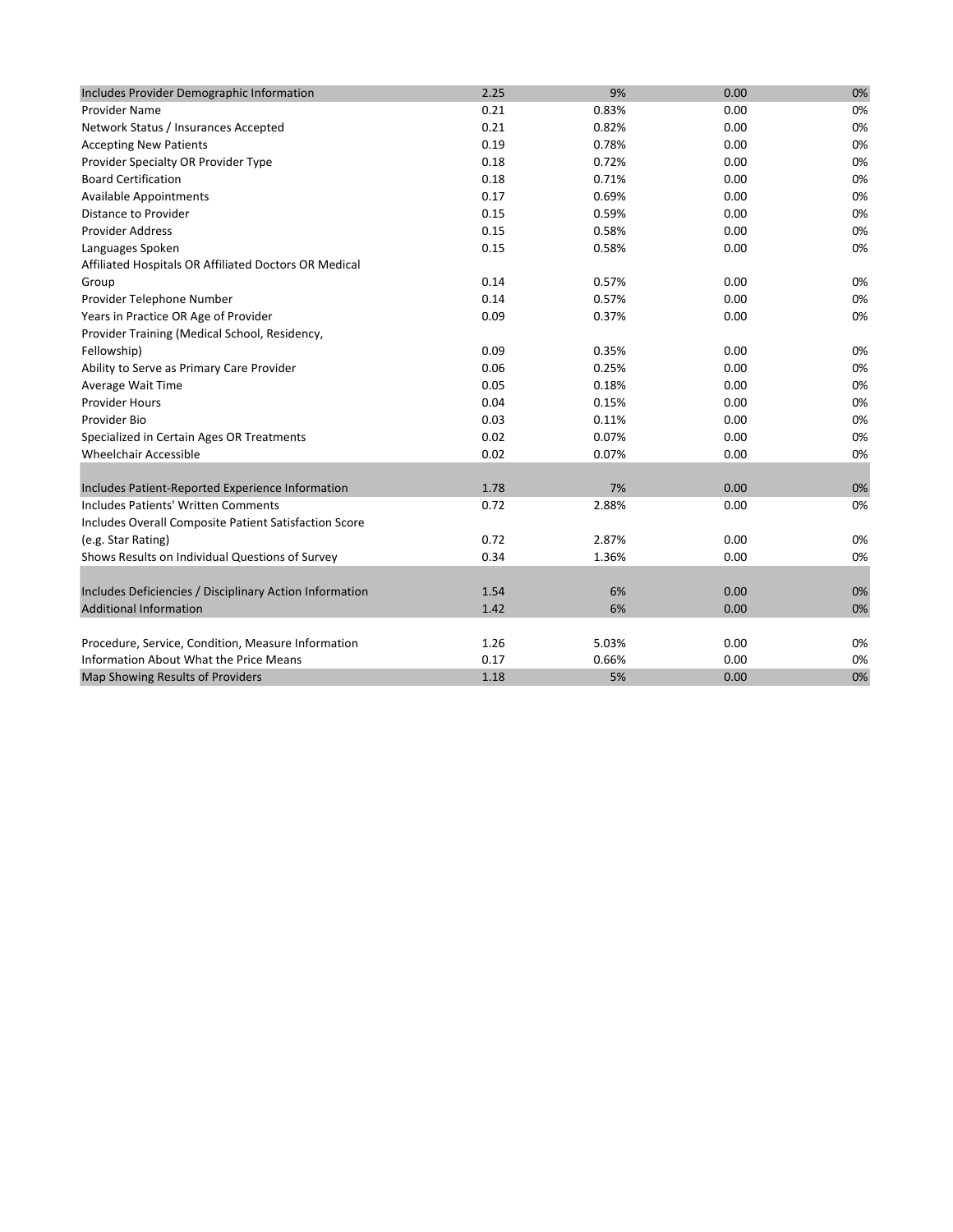| <b>SCOPE &amp; RELIABILITY</b>                         | 25.00 | 100% | 33.33 | 100% |
|--------------------------------------------------------|-------|------|-------|------|
| <b>Reliability of Price Data</b>                       | 6.99  | 28%  | 20.07 | 60%  |
|                                                        |       |      |       |      |
| Price Data is at the Provider Level and Service Level  | 2.93  | 12%  | 8.42  | 25%  |
| Price Data is Based on Payment Data (e.g. allowed      |       |      |       |      |
| amounts, negotiated rates, or payments)                | 2.15  | 9%   | 6.17  | 19%  |
| Reliable Source of Price Data                          | 1.17  | 5%   | 3.37  | 10%  |
| Methodology for Price Available for Review             | 0.44  | 2%   | 1.26  | 4%   |
| Price data last update or update frequency shown with  |       |      |       |      |
| price information or within accessible FAQ /           |       |      |       |      |
| Methodology                                            | 0.29  | 1%   | 0.84  | 3%   |
| Price Based on Usual, Customary, and Reasonable Rates  |       |      |       |      |
| Data (5/5 if Yes to Payment Data)                      | 0.00  | 0%   | 0.00  | 0%   |
| Price Based on Charge or Cash Rates (5/5 if Yes to UCR |       |      |       |      |
| Rates)                                                 | 0.00  | 0%   | 0.00  | 0%   |
| Scope of Price Information                             | 4.62  | 18%  | 13.27 | 40%  |
| Price Information for Doctors (Actual Prices for       |       |      |       |      |
| Individual Doctors)                                    | 1.47  | 6%   | 4.23  | 13%  |
| Price Information for Hospitals (Actual Prices for     |       |      |       |      |
| Individual Hospitals)                                  | 1.28  | 5%   | 3.67  | 11%  |
| Price Information for Drugs (Any Drug Pricing)         | 0.86  | 3%   | 2.47  | 7%   |
|                                                        |       |      |       |      |
| Price Information for Lab and Imaging Centers (Actual  |       |      |       |      |
| Prices for Individual Labs or Imaging Centers)         | 0.74  | 3%   | 2.12  | 6%   |
| <b>Regional Cost Estimates</b>                         | 0.27  | 1%   | 0.78  | 2%   |
| Reliability of Quality Data                            | 4.27  | 17%  | 0.00  | 0%   |
| Quality Data is at the Provider Level                  | 1.14  | 5%   | 0.00  | 0%   |
| Reliable Source of Quality Data                        | 1.09  | 4%   | 0.00  | 0%   |
| Quality data update or update frequency shown with     |       |      |       |      |
| quality information                                    | 1.05  | 4%   | 0.00  | 0%   |
| Methodology for Quality Available for Review           | 0.99  | 4%   | 0.00  | 0%   |